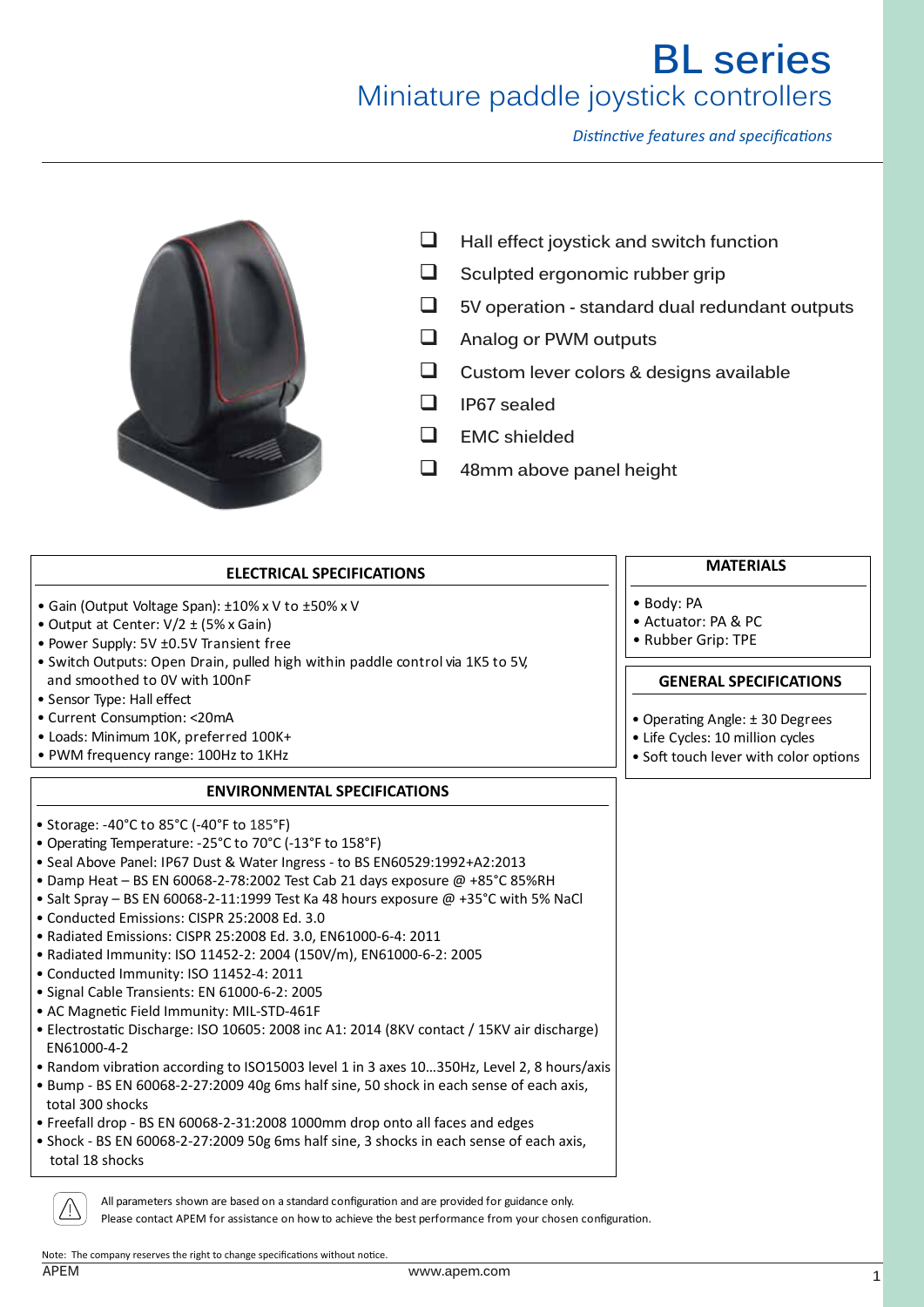*Overview*



# **Intentionally** left blank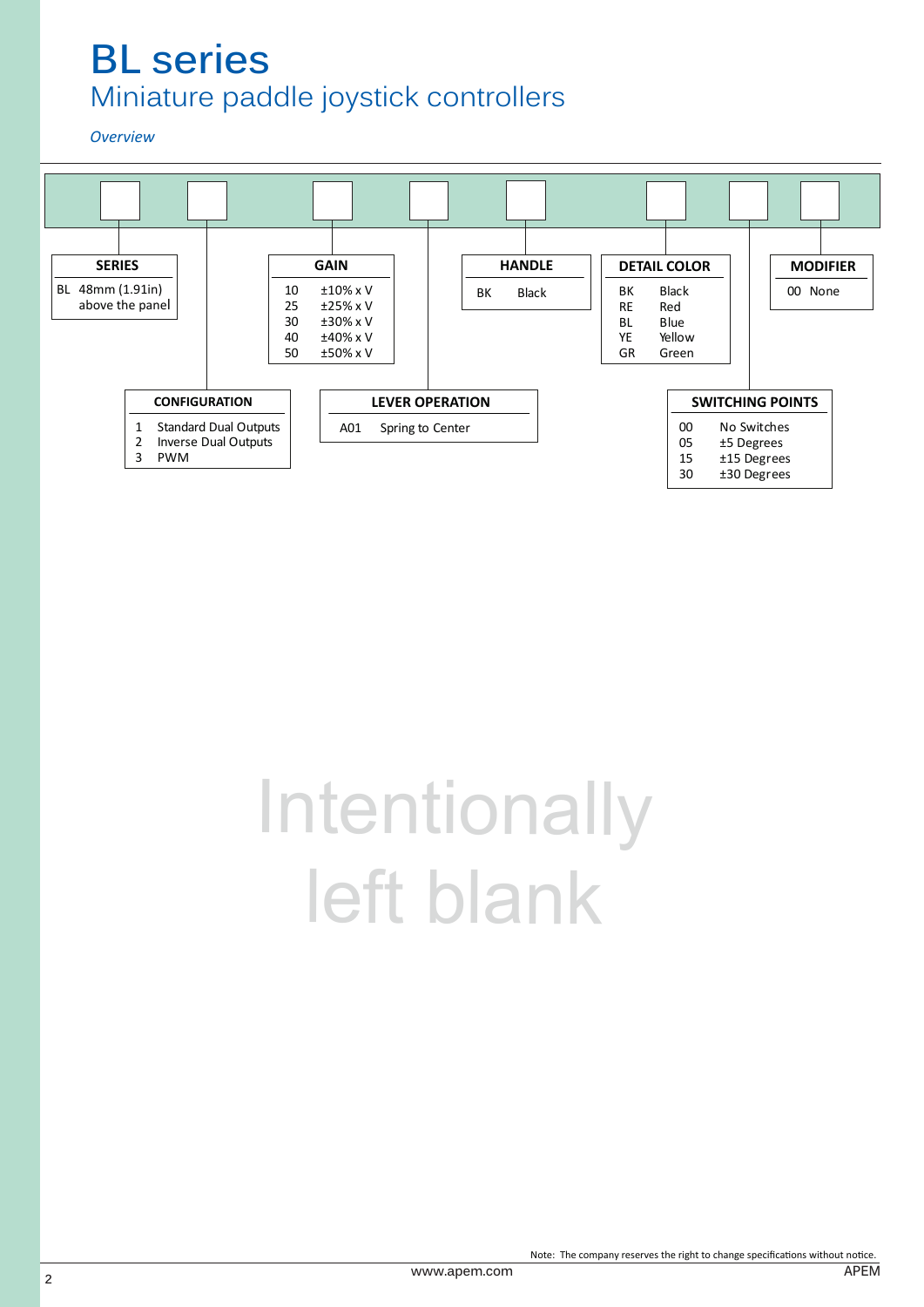*Overview*



# DROP IN MOUNTING - PANEL CUT-OUT & MOUNTING INSTALLATION

The Paddle may be mounted with two different hole patterns:

- Two screws in line on the Y axis (shown as yellow screws)
- Four screws one in each corner (shown as silver screws)





The Paddle is fitted with M3 bushes in all six positions, as standard. Fasteners are not supplied as standard. The appropriate length of fastener is dependent on panel thickness.

NOTE: All dimensions in mm/(inch).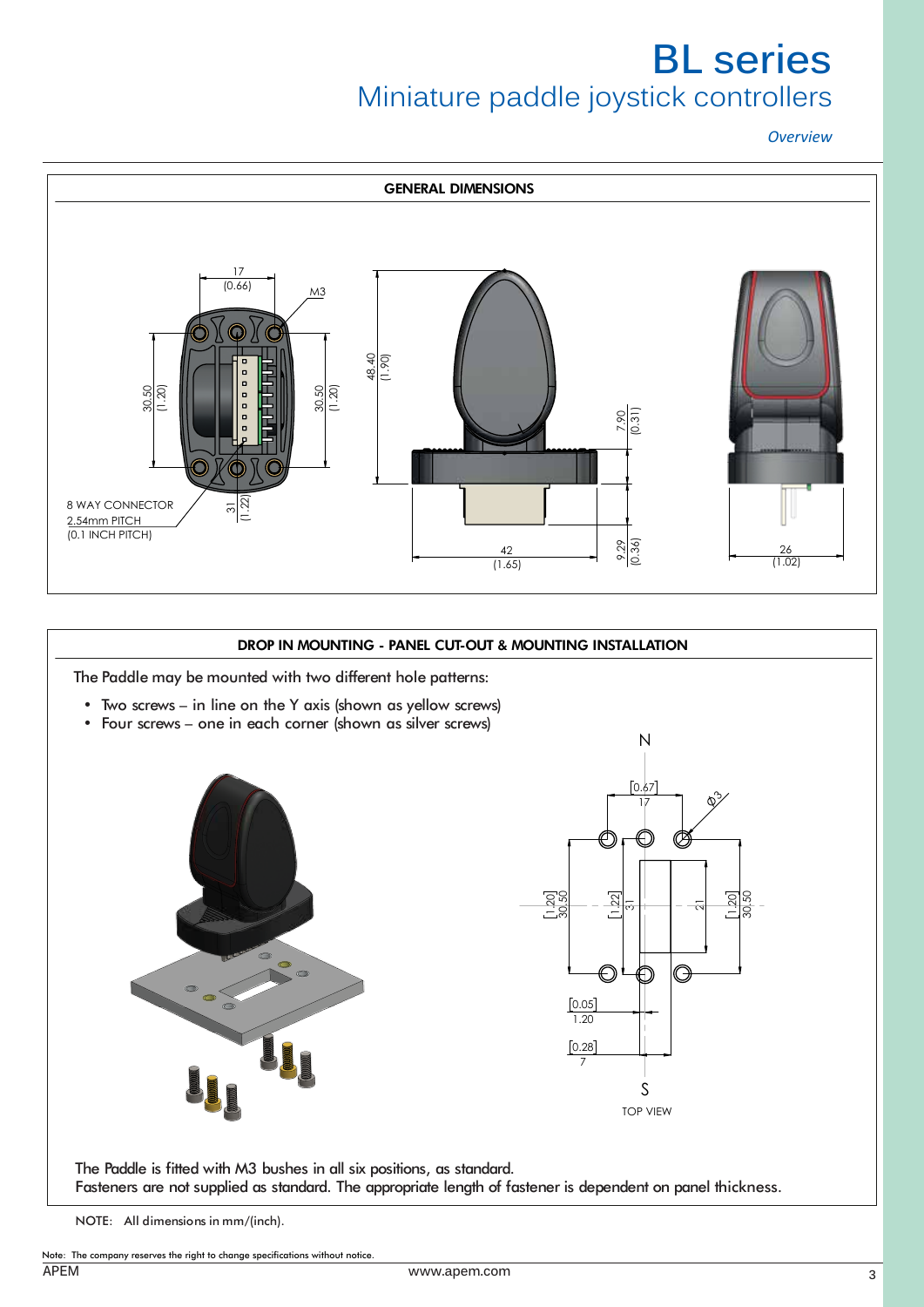## *Overview*

MECHANISM Thebrand newmechanismdesign hasbeen developed forstrength and long lifewhile retaining a superb feel.

SPRINGTOCENTER The lever springs back to the center position when released.

CONNECTIONS The paddle is fitted, as standard, with an industry standard 2.54mm pitch 8 way connector.

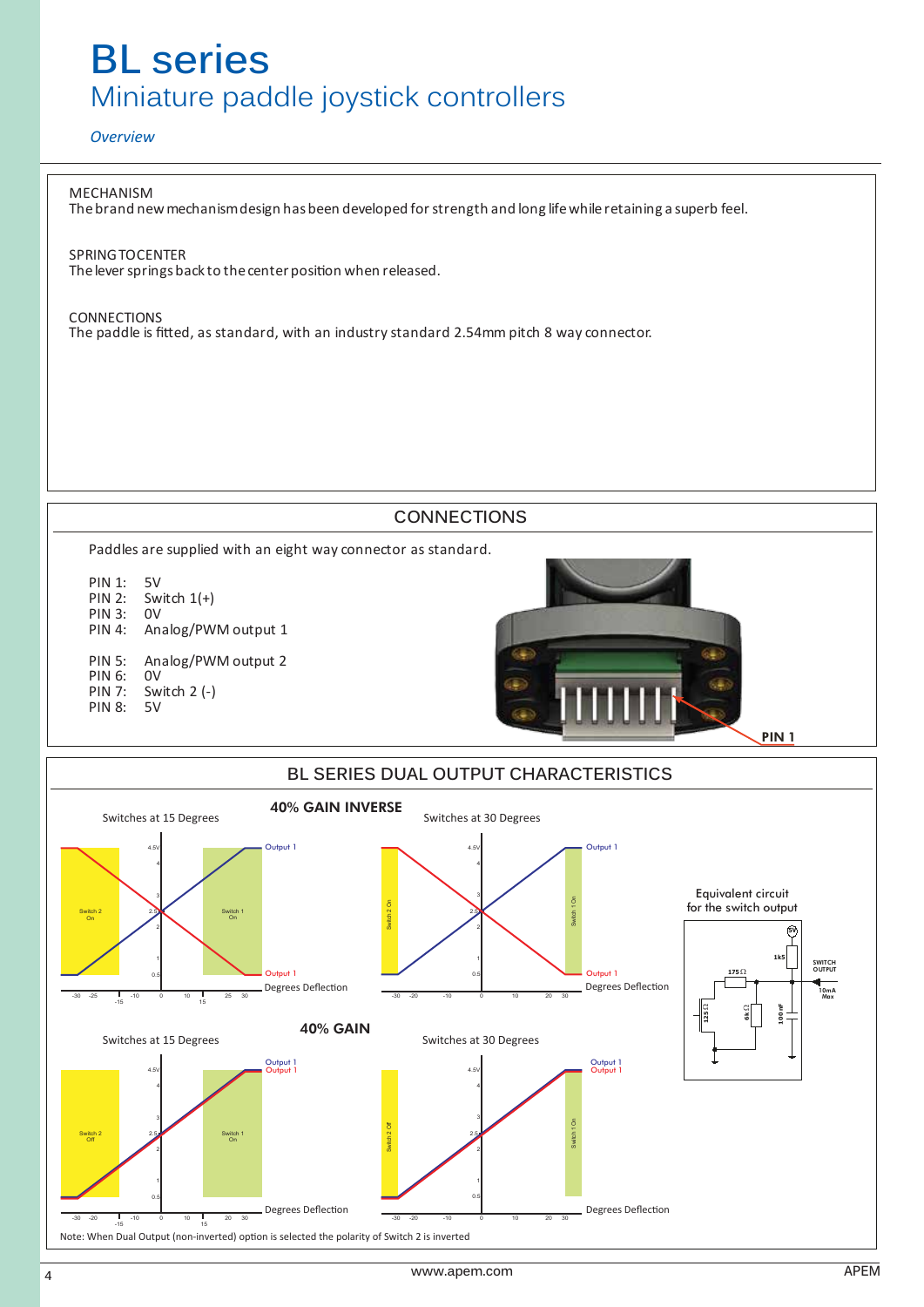*Overview*

## **OUTPUT OPTIONS**

The BL series paddle joystick is configured as two "electrical" controls in one mechanical package. The Paddle operates from 5V and provides two proportional outputs. The second output is accurate to the first within ±3% of the power supply. The power supply for the secondary output is also completely independent. Customers may choose their preference of voltage outputs (gains).

The secondary output can be of the same or inverse polarity to the primary wiper. For example, with a secondary inverse output, the first and second outputs can be summed and compared to zero to verify that the joystick is operating correctly. Paddles having two identical outputs of the same polarity may be used to drive two identical dual redundant circuits.

There are also two Hall effect switches that trigger at pre-determined lever positions.

The BL series paddle joystick may be specified with a variety of PWM output options. For more details on available PWM options please refer to APEM.

# **ADDITIONAL OUTPUT INFORMATION**

## SELECTABLE SWITCHING POINTS

The Paddle incorporates two Hall effect switches. The angle of the lever at the switch trigger point can be selected when ordering. If no switches are specified then the output on pins 2 and 7 will be unused. The outputs are configured as 'open drain' type with a 1K5 pull up resistor to 5V.

### GAIN OPTIONS

The voltage output on the wiper, at full scale deflection is determined by the gain. The gain is expressed as a percentage of the voltage supplied. Therefore (assuming a 5V supply) a Paddle specified with ± 25% gain would yield 1.25V at South, 2.5V at center and 3.75V at North. A range of gain options are available as standard. All controls are supplied pre-set and no further calibration is needed throughout the lifetime of operation.

#### OUTPUT IMPEDANCE

The voltage outputs at center and at each end of travel are specified across an infinite load, with no current flowing. The output impedance specified in the electrical specification should be taken into account when designing a system. Load resistance of less than 10K Ohms is not recommended.